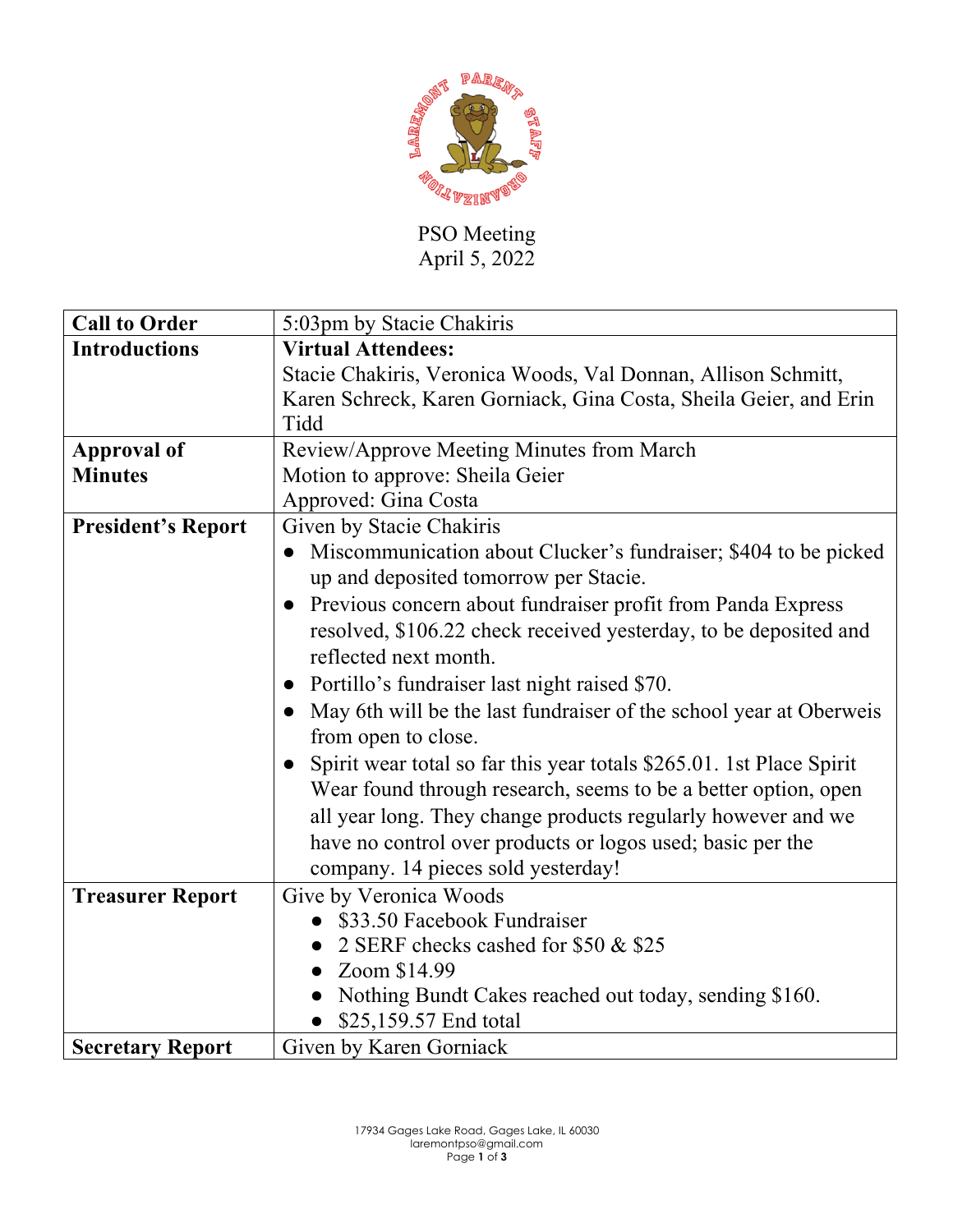

## PSO Meeting April 5, 2022

|                          | We are planning fun events for staff appreciation week including<br>$\bullet$<br>contests, prizes and member made photo station with props.<br>Nothing Bundt Cakes to drop off "prizes" with raised money.<br>Budget for staff appreciation week to be determined. Access for<br>$\bullet$<br>PSO members to building and food approval pending.<br>Calls/emails out to multiple restaurants/vendors. Donation forms<br>$\bullet$                                                                                                                                                                                                                                                                                                                                                                          |
|--------------------------|------------------------------------------------------------------------------------------------------------------------------------------------------------------------------------------------------------------------------------------------------------------------------------------------------------------------------------------------------------------------------------------------------------------------------------------------------------------------------------------------------------------------------------------------------------------------------------------------------------------------------------------------------------------------------------------------------------------------------------------------------------------------------------------------------------|
|                          | to be obtained and filled out.                                                                                                                                                                                                                                                                                                                                                                                                                                                                                                                                                                                                                                                                                                                                                                             |
| <b>School Report</b>     | Given by Gina Costa:<br>Just back from spring break. Prior to break Tyler Haim was<br>named employee of the month. He was acknowledged at the<br>board meeting and there was a parade in his honor, kids made<br>posters.<br>Respect week was discussed in the last meeting and took place<br>before break. St. Patrick's Day activities were done by staff &<br>students.                                                                                                                                                                                                                                                                                                                                                                                                                                 |
| <b>Open Forum</b>        | Sheila Geier discussed camp scholarships and will be keeping<br>$\bullet$<br>tabs on camps setting up dates, and also trying to link kids up<br>with camps for various needs. PSO worked hard to raise<br>money for camp scholarships. SEDOL raised money as well.<br>Camp scholarship info can be found on the "Camp<br>Scholarship" tab on the PSO page.<br>Allison Schmitt appreciates the PSO.<br>Karen Schrek mentioned that Allison promised staff switch<br>training, and possibly for families as well before Christmas.<br>Stacie Chakiris added that hopefully we can host a parent<br>mixer with babysitting at the training event.<br>Val Donnan shared that the SEDOL foundation had planned a<br>conference before COVID, and will be reigniting the planning<br>process for winter of 2023. |
| <b>Meeting Adjourned</b> | Motion to end the meeting made by Karen Schrek at 5:21pm.<br>Next meeting to be held                                                                                                                                                                                                                                                                                                                                                                                                                                                                                                                                                                                                                                                                                                                       |